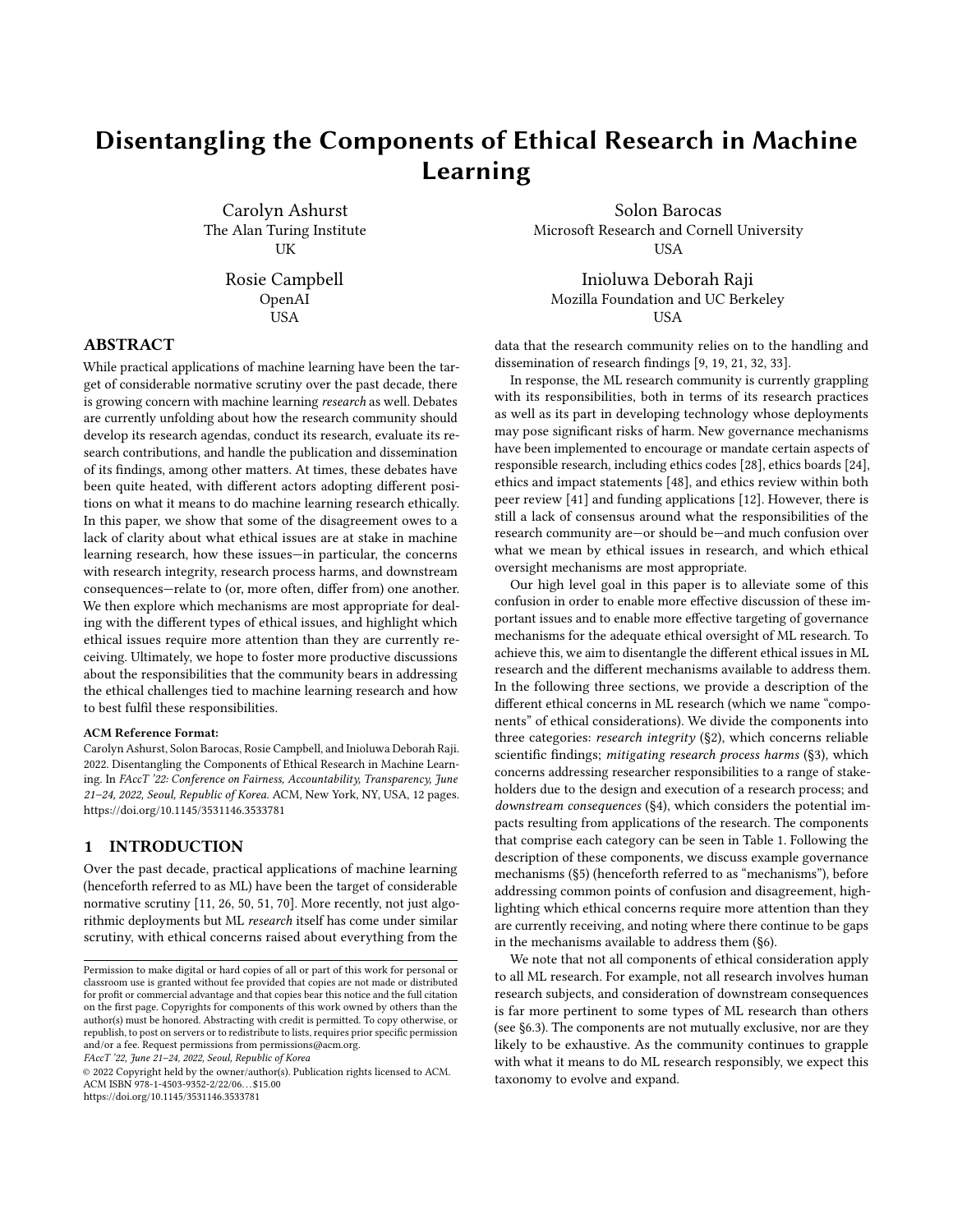<span id="page-1-0"></span>

| Category                    | Components                                                    | Section |
|-----------------------------|---------------------------------------------------------------|---------|
|                             | Not engaging in misrepresentation and fraud                   |         |
| Research integrity          | Reproducibility and replicability                             |         |
|                             | Addressing assumptions and limitations                        | 2.3     |
|                             | Ethical obligations to research subjects                      | 3.1     |
| Mitigating research process | Ethical treatment of workers who contribute to the research   | 3.2     |
| harms                       | Consideration of research process impacts to non-participants | 3.3     |
|                             | Appropriate management and use of assets, including data      | 3.4     |
|                             | Research questions and problem formulations                   | 4.1     |
| Downstream consequences     | Ongoing consideration of downstream impacts                   | 4.2     |
|                             | Mitigation of possible downstream impacts                     | 4.3     |

Table 1: The different components of ethical research in machine learning

### 1.1 Why clarity is needed

In Sections [2,](#page-2-0) [3](#page-3-0) and [4](#page-5-0) we provide a typology that disentangles different components of ethical research considerations. In this section, we take a step back to discuss the present state of confusion and why this disentanglement—and the additional clarity it provides—is needed.

First, there is a need for more effective dialogue about the research community's responsibilities. ML is a relatively new field, whose techniques have rapidly shifted from academic curiosities to widely deployed methods that impact lives daily. Many are urgently grappling with what ethical research means in this new context, and what the responsibilities of various actors should be. However, given the many components of ethical research, with their distinct causes, aims, and possible mitigation strategies, it is vital that those involved in (and subject to) this discussion are able to distinguish between these components, in order for conversations on community interventions to be productive. A first step in deciding the roles, responsibilities, and opportunities for different actors (such as individual researchers, publication venues, research labs, funders, or regulators), is an articulation of what the different issues and aims of ethical research are, and a clearer understanding of how these different concerns require a range of oversight mechanisms.

Second, it can be detrimental if governance mechanisms are implemented without a clear articulation of which aspects they are targeting or why [\[6,](#page-10-11) [56\]](#page-11-5). Lack of clarity in motivation can make it hard for those subject to a particular governance mechanism to know how to comply, or to understand why the mechanism may be worthwhile. In order to develop best practice and enabling tools to support researchers in complying with a particular requirement, those who might be in a position to create such tools also need to understand the aim of the requirement, and justify its introduction. Lack of clarity can also make it challenging to evaluate the effectiveness of certain mechanisms, and weigh them against alternatives.

Finally, in some cases, mechanisms that assist with one component of ethical consideration can have little effect or even worsen other components (even seemingly closely related components). For example, methods to protect the privacy of research subjects could enable research whose future use infringes the privacy of others, resulting in a negative downstream consequence. Confusion between components can make it hard to understand these trade-offs.

### 1.2 Related work

There have been a number of recent attempts to tease apart the ethical issues in ML research. Last year, the Partnership on AI (PAI) released a report on publication norms for responsible AI which separated out "research integrity", "research ethics", "research culture", "downstream consequences", and "broader impacts", disambiguating and defining the terms in the process [\[53\]](#page-11-6). Others have made similar distinctions between research ethics, on the one hand, and downstream consequences and broader impacts, on the other. For example, Bernstein et al. [\[12\]](#page-10-10) propose that the research community adopt so-called ethics and society review boards (ESRs) alongside institutional review boards (IRBs), with the latter narrowly concerned with the ethical obligations that researchers have to research subjects and the former more broadly concerned with the responsibilities that researchers have to society at large. The Turing Way handbook to reproducible, ethical and collaborative data science [\[67\]](#page-11-7) centres its discussion of ethical research around 'Research Integrity' and 'Responsible Research and Innovation' (RRI). The handbook suggests that research integrity is "inward-looking", focusing on how research findings are produced, while RRI can be viewed as "outward-looking", and concerned with how the public might perceive the harms of research. Our own survey of the relevant components relies on many of these same distinctions, drawing the boundaries between high-level categories slightly differently to stress important points of difference, while also offering a greater degree of granularity within each component.

A body of research has also emerged to evaluate the mechanisms that have already been proposed or adopted by the ML community in its efforts to grapple with the ethical issues posed by research [\[1,](#page-10-12) [6,](#page-10-11) [47,](#page-11-8) [56\]](#page-11-5)). Unlike this work, we do not aim to assess the performance of a given mechanism, but aim to provide a landscape view of the different components of research ethics before discussing a range of example mechanisms. This allows us to evaluate which broad areas of ethical research have the least developed response, and discuss the ways in which governance mechanisms can be tied more explicitly to specific ethical concerns. If the goal is to effectively monitor and assess a range of risks, it is crucial to adopt a bird's eye view and analyze the complete ecosystem of interventions required.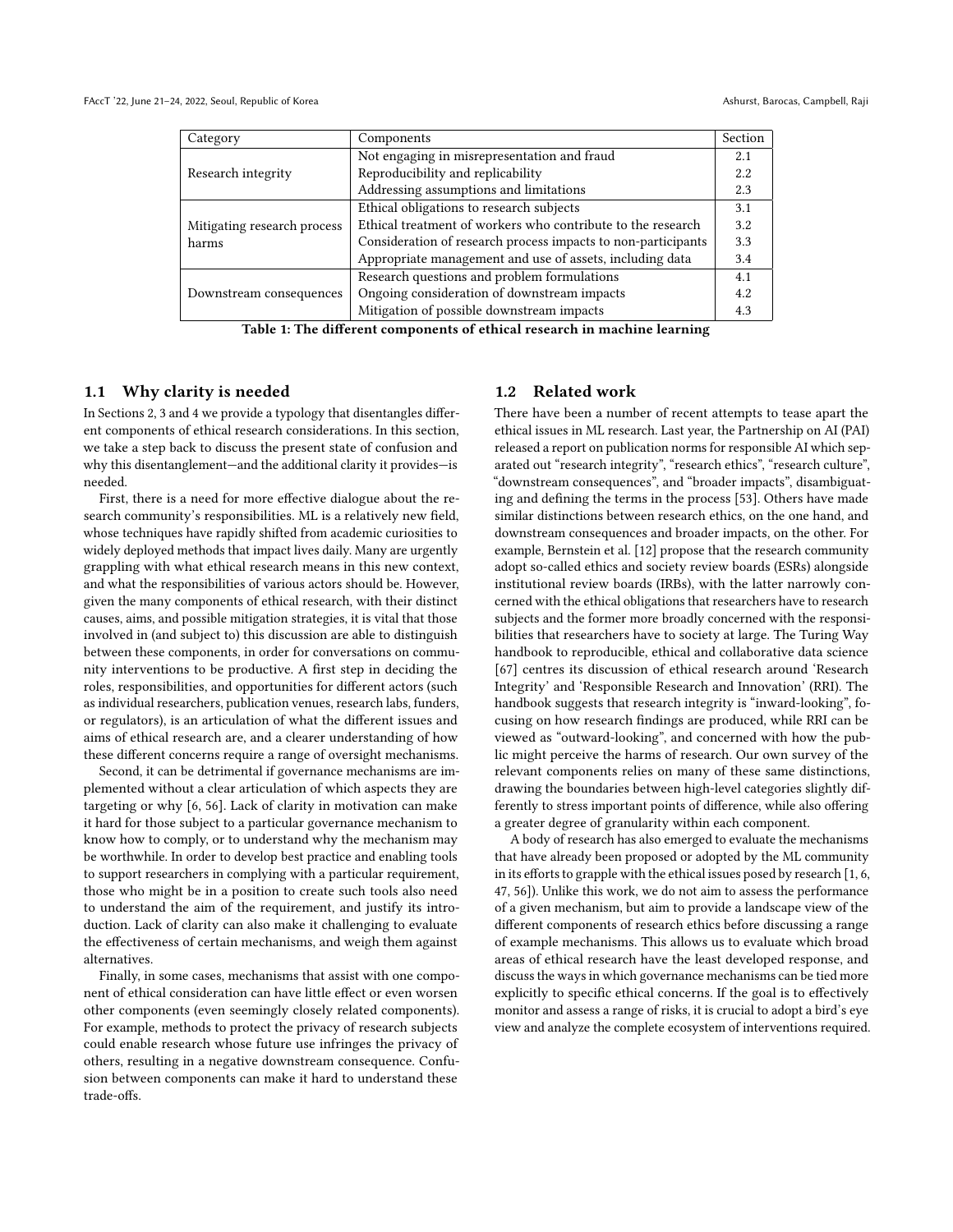<span id="page-2-2"></span>

| <b>Research integrity</b>                        |     |                                                                                                                                                                                                                                                                                          |                                                                                                                                                                                                                                                                                                                                                                                                                                                                                                                                                                                    |  |
|--------------------------------------------------|-----|------------------------------------------------------------------------------------------------------------------------------------------------------------------------------------------------------------------------------------------------------------------------------------------|------------------------------------------------------------------------------------------------------------------------------------------------------------------------------------------------------------------------------------------------------------------------------------------------------------------------------------------------------------------------------------------------------------------------------------------------------------------------------------------------------------------------------------------------------------------------------------|--|
| Component                                        |     | Examples                                                                                                                                                                                                                                                                                 | Example governance mechanisms                                                                                                                                                                                                                                                                                                                                                                                                                                                                                                                                                      |  |
| Not engaging in misrep-<br>resentation and fraud | 2.1 | • Fabricating data<br>• Falsifying results<br>• Serious misrepresentation of findings<br>• Conflicts of interest                                                                                                                                                                         | • Codes of conduct<br>• Peer review<br>• Processes to support/protect whistle blowers<br>• Formal censure and/or future restrictions/bans by<br>publication venues, conferences, professional bodies,<br>institutional home or funding agency<br>• Legal action<br>$\bullet\,$ Mandatory disclosure of conflicts of interest<br>· Publication venue policies, e.g. not publishing work<br>by actors who stand to benefit from the findings<br>• Pre-registration<br>• Making funding available for research that is inde-<br>pendent of interested or possibly conflicting parties |  |
| Reproducibility<br>and<br>replicability          | 2.2 | • Reproducibility, e.g. sharing data, code<br>etc.<br>• Replicability, including statistically<br>sound performance claims<br>• Reliability and validity issues<br>• Producing trustworthy results<br>• Proof/evidence of claims<br>· Disclosure of complexity/compute re-<br>quirements | • Pre-registration<br>• Reproducibility badges<br>• Reproducilibity checklists<br>• Data publication requirements or code Release<br>• Required disclosure of experimental details e.g. com-<br>pute spending<br>· Peer review, e.g. to scrutinise statistical claims<br>• Funding scientific reproduction projects, including<br>for research that would be prohibitively expensive<br>for non-industry researchers                                                                                                                                                               |  |
| Addressing<br>assump-<br>tions and limitations   | 2.3 | • Disclosure of assumptions, and condi-<br>tions under which claims hold, includ-<br>ing generalisability<br>• Quantifying uncertainty<br>• Discussion of project limitations<br>· Discussion of dataset limitations, in-<br>cluding bias                                                | • Standardized reporting practices, e.g. datasheets and<br>model cards<br>• Publication norms and requirements, e.g. mandating<br>a discussion of limitations, error bars on charts, etc.<br>• Peer review, e.g. to scrutinise evidence of claims, and<br>to verify other publication norms and requirements<br>• Research community norms                                                                                                                                                                                                                                         |  |

Table 2: Disentangling research ethics - research integrity.

# <span id="page-2-0"></span>2 RESEARCH INTEGRITY

Our first category, research integrity, refers to those aspects that ensure robust scientific findings. See Table [2.](#page-2-2)

# <span id="page-2-1"></span>2.1 Not engaging in misrepresentation and fraud

The integrity of scientific research depends on the honesty of researchers and accurate representations of their work. In particular, researchers who fabricate data for the purposes of being able to deliver favorable results are understood to have committed a serious ethical breach. Falsifying results is an equally serious transgression, though research findings can be misleading for a range of reasons, some more ethically charged than others. Researchers may engage in so-called p-hacking, in which they purposefully seek out patterns in data that can be falsely presented as statistically significant [\[60\]](#page-11-9).

They can also cherry-pick examples that give an overly favourable impression of the research finding (e.g., uncommonly compelling examples to illustrate the output of generative models) [\[42\]](#page-10-13). Sometimes researchers' misrepresentations might be due to a lack of care in the execution of the research, rather that explicit attempts to mislead, as is the case with so-called HARKing (hypothesizing after the results are known) [\[39\]](#page-10-14), which can result from conflating exploratory and confirmatory analyses. Finally, researchers may fail to report or publish negative results, which may lead others to develop overly optimistic ideas about scientific progress on a particular topic [\[62\]](#page-11-10).

Researchers seeking to enhance their reputation or advance professionally may have their own reasons to engage in these activities, but conflicts of interest may play a part, too. For example, the research funding entity may want to see a particular result and thus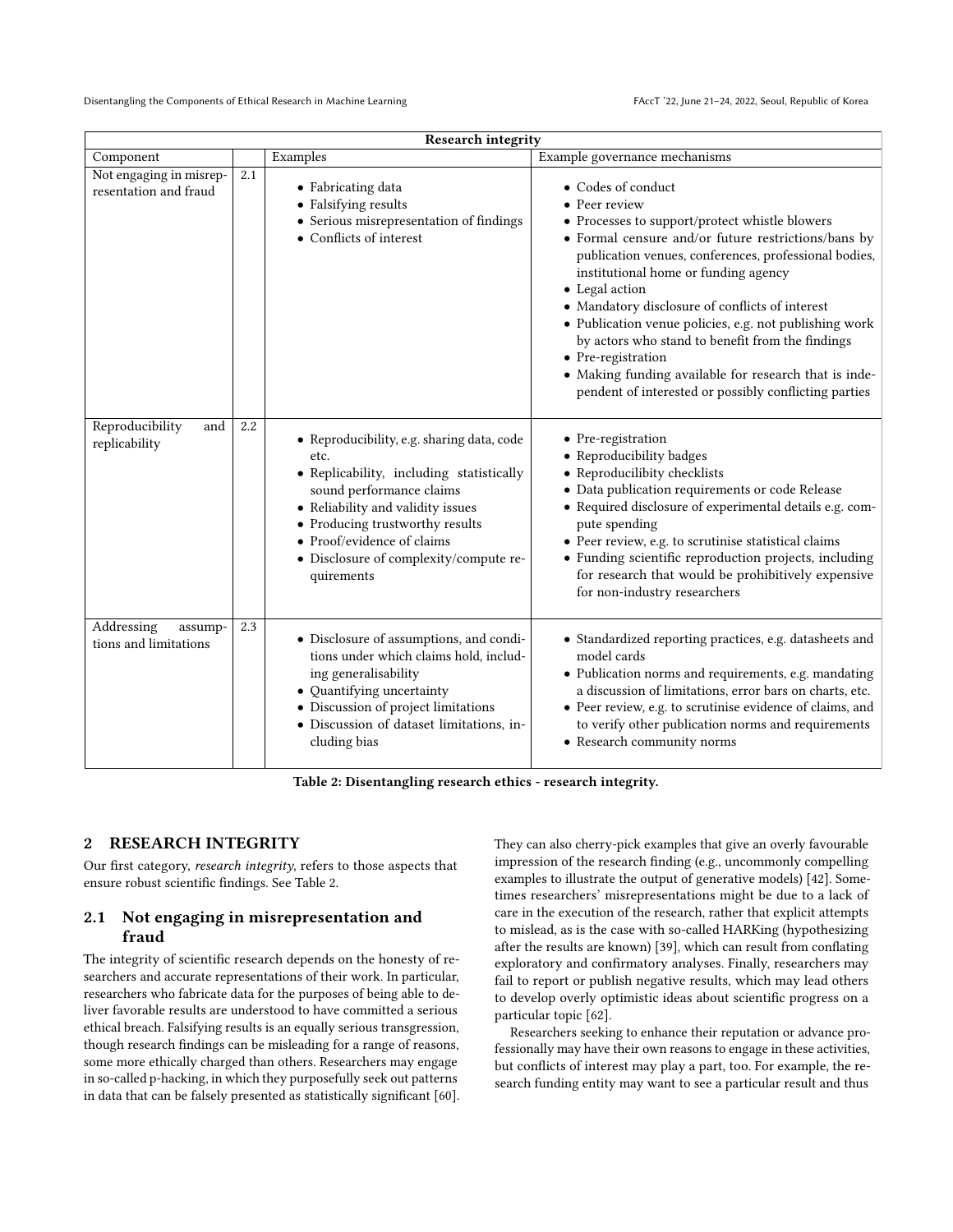place pressure on researchers to deliver it. Or the funding entity may reserve the right to edit or censor research papers [\[23\]](#page-10-15). Many therefore view the failure to disclose any potential conflicts of interest that could influence the research findings or its presentation as a serious ethical transgression.

## <span id="page-3-1"></span>2.2 Reproducibility and replicability

The reproducibility ethos asserts that consistent findings from independent investigators are the primary means by which scientific evidence accumulates for or against a hypothesis [\[40\]](#page-10-16). Claerbout and Karrenbach [\[18\]](#page-10-17) classify research as reproducible when "[a]uthors provide all the necessary data and the computer codes to run the analysis again, recreating the results", and replicable when "[a] new study arrives at the same scientific findings as a previous study, collecting new data (with the same or different methods) and completes new analysis" [\[18,](#page-10-17) [67\]](#page-11-7). Stodden [\[63\]](#page-11-11) provides a summary of what is needed to achieve these objectives: (i) Computational reproducibility: when details are provided about code, software, hardware and implementation details; (ii) Empirical reproducibility: when details are provided about non-computational empirical scientific experiments and observations. In practise this is enabled by making the data and data collection process freely available; and (iii) Statistical reproducibility: when detailed information is provided about the choice of statistical tests, model parameters, threshold values, etc. This includes pre-registration of study design to prevent p-value hacking and other manipulations [\[63,](#page-11-11) [67\]](#page-11-7).

A particularly acute threat to ML reproducibility is the general lack of the reporting of computational complexity or compute requirements. Experiments involving significant compute may be prohibitively expensive for all but the most well-funded researchers. Likewise, certain research topics may depend on specialist hardware that is simply not available to other researchers. Recent efforts to compel researchers to include measures of compute in their publications are designed to not only give some impression of the environmental impact of their research (as we'll discuss in [3.3\)](#page-5-2), but to also give others an indication of whether they would even be able to attempt to reproduce the study [\[59\]](#page-11-12).

Closely related is the adequate provision of proofs and the evidence of claims. In the same way that code release can help others reproduce project outcomes and verify experimental claims, rigorous proofs (for example) allow others to reproduce the logic behind a result, and verify theoretical claims. To address this concern, researchers must ensure the reliability of empirical evidence, high quality experimental design as well as the soundness and validity of proofs. The adequate citing of prior research is also a meaningful consideration.

#### <span id="page-3-2"></span>2.3 Addressing assumptions and limitations

Some features of the academic environment can encourage researchers to overstate the utility of their research and to gloss over its drawbacks. For some, ethical research means disclosing assumptions and limitations so that readers can appreciate the true significance of the work. For example, the NeurIPS 2021 Checklist specifies that "[c]laims in the paper should match theoretical and experimental results in terms of how much the results can be expected to generalize" and that "[t]he paper's contributions should

be clearly stated in the abstract and introduction, along with any important assumptions and limitations" [\[49\]](#page-11-13). Assumptions can pertain to the data (e.g. properties of its distribution or the relationship between the data and the situation that the dataset purports to reflect), to the method (e.g. that metrics used for optimization or evaluation reflect the true goals implied by the claims), and to the context of use (e.g. regarding how a system will be used in practice or how use of the system could impact future training data).

These assumptions can affect the reported generalisability of the research findings—that is, whether the results and methods apply to situations that differ from those used within the research process. This may include the ability to generalise to rare data points, to apply to data collected under different conditions (such as at a different place or time), or for the system to perform well if used by others or for different purposes. These concerns are sometimes expressed as concerns about external validity. Beyond threats to generalisability, limitations might also manifest in the robustness of the results or method (including adversarial robustness); in the method's vulnerabilities to particular types of error, failure modes, or biases; in the data, memory or compute required for the research or the application of its findings (thereby impacting reproducibility and real-world use); in the interpretability of models as well as findings; and even within the privacy and security risks [\[5\]](#page-10-18).

An important class of limitations are those relating to datasets. Historically, this has meant adequate treatment and reporting of noise, missing or inferred values or data points, and different types of (statistical) biases, such as selection bias. Many commonly used datasets have been found to inadequately represent marginalised or vulnerable groups and to encode normatively troubling inequalities. The use of such datasets in research can skew research directions, result in distorted results and conclusions [\[61\]](#page-11-14), and result in a wide range of discriminatory harms if models do get deployed, especially in high stakes settings. In recognition of this, researchers are increasingly being encouraged to investigate and disclose societal biases within their datasets, and to use more representative datasets where possible [\[10\]](#page-10-19).

#### <span id="page-3-0"></span>3 MITIGATING RESEARCH PROCESS HARMS

Our second category is mitigating research process harms. Here we consider harms caused by the research process to various stakeholders, beyond those that may be caused by unreliable findings.

### <span id="page-3-3"></span>3.1 Ethical obligations to research subjects

It has long been recognised that those conducting research on human subjects have a duty of care to those subjects [\[22,](#page-10-20) [38,](#page-10-21) [43\]](#page-10-22). For example, in 1981 the Common Rule established requirements for biomedical and behavioural research with human subjects in the US, based on the Belmont Principles. The Common Rule includes conditions for IRB approval (which is required for all US federally-funded research), which includes criteria relating to informed consent, risks to subjects, and equitable selection of subjects [\[31\]](#page-10-23). While experiments involving interacting with human participants are relatively rare in ML, using data about people, including identifiable and private information, is common. Ethical obligations to such research subjects often includes not only obtaining informed and voluntary consent, but minimising risks to the participants, including risks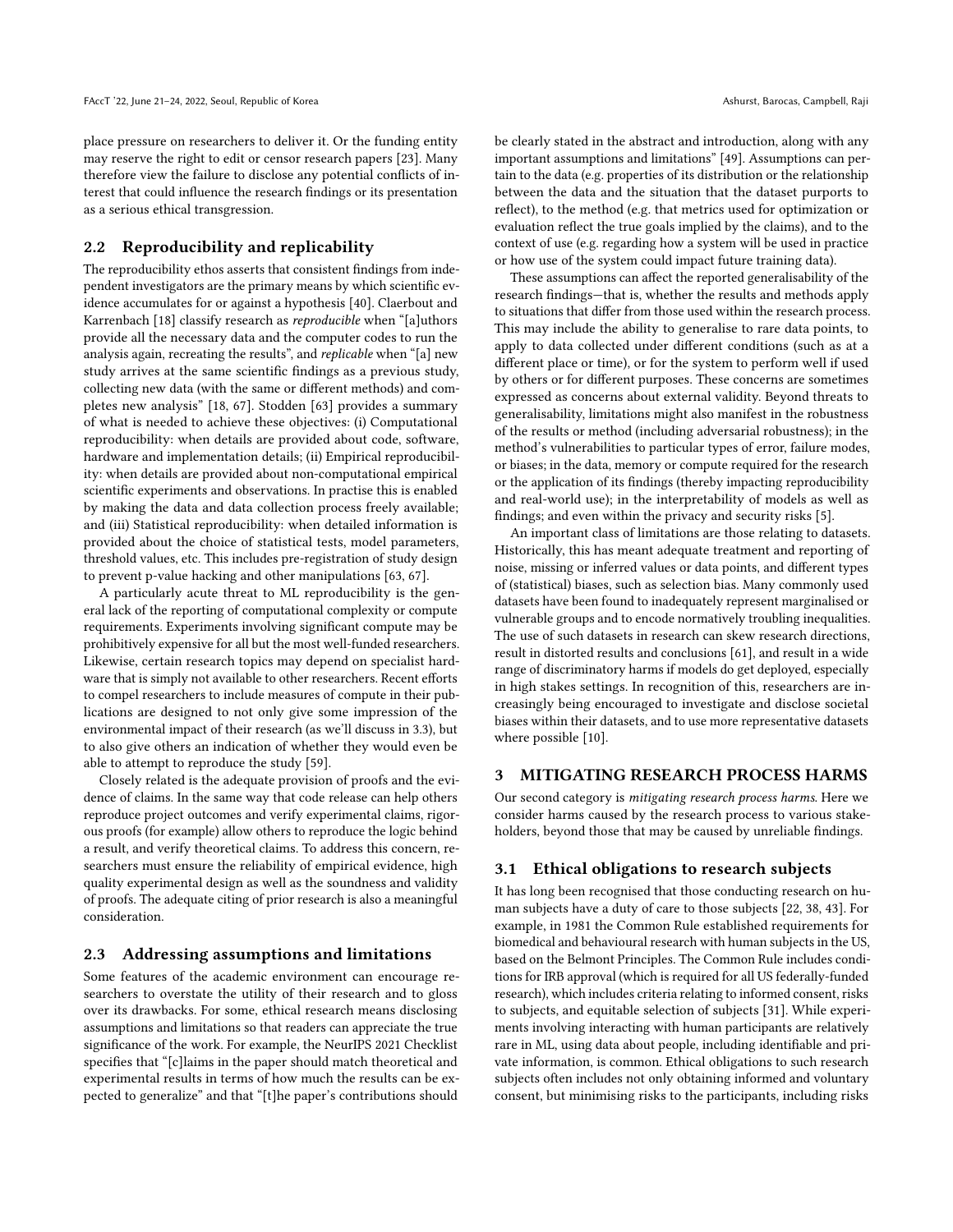<span id="page-4-0"></span>

| Mitigating research process harms                                           |     |                                                                                                                                                                                                                                                                                                                                           |                                                                                                                                                                                                                                                                                                                                                                                                           |  |  |
|-----------------------------------------------------------------------------|-----|-------------------------------------------------------------------------------------------------------------------------------------------------------------------------------------------------------------------------------------------------------------------------------------------------------------------------------------------|-----------------------------------------------------------------------------------------------------------------------------------------------------------------------------------------------------------------------------------------------------------------------------------------------------------------------------------------------------------------------------------------------------------|--|--|
| Component                                                                   |     | Examples                                                                                                                                                                                                                                                                                                                                  | Example governance mechanisms                                                                                                                                                                                                                                                                                                                                                                             |  |  |
| Ethical obligations<br>to research subjects                                 | 3.1 | • Treatment of individuals participat-<br>ing in the research study<br>• Treatment of those whose data is<br>used within the research process                                                                                                                                                                                             | • Institutional review boards (IRBs)<br>• Compulsory training<br>• Complaints processes for research sub-<br>jects<br>• Processes to support whistle blowers<br>• Formal censure by institutional home<br>• Restrictions on government funding to<br>institutions that permitted research vio-<br>lating Belmont Principles<br>• Reputational incentives<br>• Legal action                                |  |  |
| Ethical treatment of<br>workers who con-<br>tribute to the re-<br>search    | 3.2 | • Working conditions, including con-<br>sideration of harmful data content<br>• Labour conditions and compensa-<br>tion, particularly for data workers                                                                                                                                                                                    | • Ethics review boards<br>• Labour standards set by funders, publica-<br>tion venues, or research institutions<br>• Labour laws<br>· Worker organising, including through<br>unions<br>• Worker feedback<br>• Disclosure of payment and working con-<br>dition details in publication                                                                                                                     |  |  |
| Consideration<br>of research pro-<br>impacts to<br>cess<br>non-participants | 3.3 | • Wider impacts of the research pro-<br>cess, e.g. from testing products out-<br>side of the lab<br>· Impacts from disseminating re-<br>search outputs, e.g. the creation/use<br>of datasets containing offensive con-<br>tent<br>• Impacts to the targets of research<br>studies<br>• Environmental impacts of the re-<br>search process | • Institutional review boards<br>• Ethics review boards<br>• Ethical standards for field experiments<br>• Safety standards<br>• Complaints processes<br>• Whistle blower processes and protection<br>• Legal action<br>· Publication requirements, e.g. mandatory<br>disclosure of environmental impact<br>• Tools such as emissions calculators                                                          |  |  |
| Appropriate man-<br>agement and use<br>of assets, including<br>data         | 3.4 | • Respect for data protection and<br>other privacy laws<br>• Respect for intellectual property<br>and contract law<br>• Appropriately citing data sources,<br>code contributors, etc.<br>• Documenting data provenance and<br>curation                                                                                                    | · Legal requirements and action (e.g.<br>around use of personal data)<br>• Asset documentation standards/guides<br>(e.g data sheets)<br>· Publication requirements and peer re-<br>view<br>• Codes of conduct<br>· Formal censure or future restric-<br>tions/bans by publication<br>venues,<br>conferences,<br>professional<br>bodies,<br>institutional home or funding agencies<br>• Reputational costs |  |  |

Table 3: Disentangling research ethics - mitigating research process harms.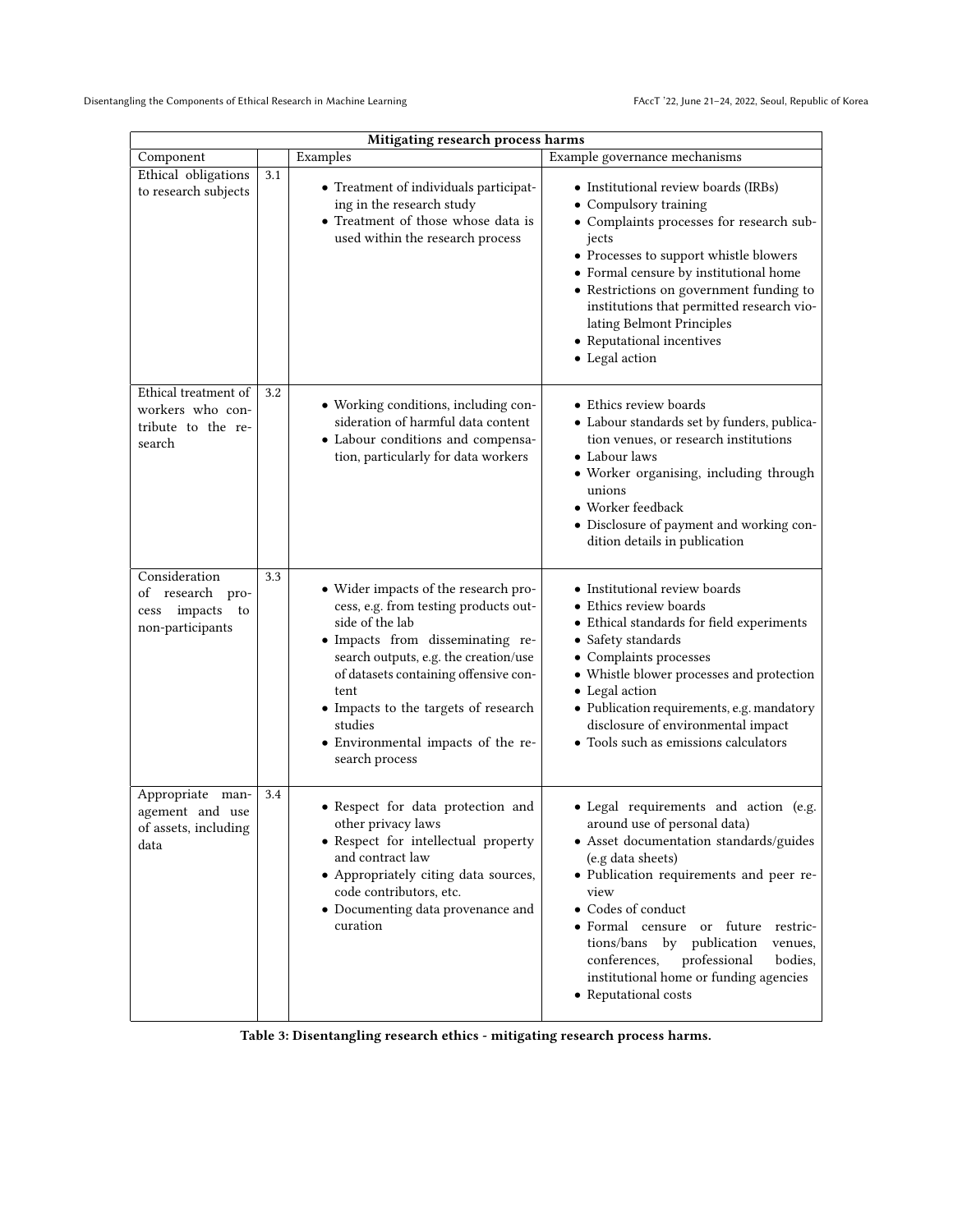to the privacy and security of their data. As Metcalf and Crawford [\[45\]](#page-10-24) show, however, applying established principles from research ethics to computational research is not without controversy, in large part because of disagreement about whether research involving data collected as a matter of course even constitutes research with human subjects.

# <span id="page-5-1"></span>3.2 Ethical treatment of workers who contribute to the research

Recently, there has been growing concern for the treatment of the workers who contribute to ML research. This includes consideration for the working conditions and compensation of the scholars undertaking the research – especially the historically marginalised and those vulnerable to exploitation – but it also includes those hired to facilitate the research process in other ways. For instance, crowd workers, through platforms such as Mechanical Turk [\[3\]](#page-10-25), have come to play a particularly important role in the data labelling and cleaning processes for ML research. Scholars have shown that these workers are often subject to poor working conditions and compensation [\[29,](#page-10-26) [36\]](#page-10-27) and may be exposed to distressing content, such as racist and misogynistic text and labels as well as pornographic or violent images [\[14,](#page-10-28) [20,](#page-10-29) [57\]](#page-11-15).

# <span id="page-5-2"></span>3.3 Consideration of research process impacts to non-participants

In many cases, the research process can also pose threats to people that are not even considered part of the research project. When research is conducted in the field rather than the lab, it may be challenging to ensure that only those who have voluntarily consented to participate in the research project are the ones that face any heightened risk of being harmed. Although this consideration for field research is much more common in the social sciences[\[44\]](#page-10-30), ML can also involve research very much along these lines, as is the case with research that tests autonomous vehicles by deploying them on real roads, thereby placing everyone in proximity to the car at risk [\[13\]](#page-10-31). Similar expectations might apply also to research involving malware or weapons, whose unintentional release or misfiring might pose threats to computer security and physical safety, much in the same way as bio-hazards for research in the physical sciences. Finally, the environmental impact of the computations that go into ML research can be non-trivial and this impact definitely imposes on people who are not formally part of that process. An OpenAI report estimated that, since 2012, the compute needed to train the largest AI models doubles every 3.4 months[\[4\]](#page-10-32). It has been claimed that training a BERT language model has similar carbon emissions to a trans-American flight [\[65\]](#page-11-16). Calls for "Green AI" advocate for ML research that takes environmental costs into account. While Schwartz et al. [\[59\]](#page-11-12) are also concerned with the environmental impact of downstream application of these methods or practical application of these models, the environmental impacts of the research process alone are sufficiently significant to provoke ethical concern.

# <span id="page-5-3"></span>3.4 Appropriate management and use of assets, including data

Whenever research uses existing assets, such as datasets, code, models, researchers must ensure (and often demonstrate) their right to use these assets. This can include the disclosure of licensing agreements, terms of service, or copyright agreements for datasets and tools used, and appropriate citing of prior research, datasets, and code. When research uses datasets involving data about individuals, researchers must ensure compliance with appropriate privacy or data protection laws. For example in the UK, data containing personal information (roughly, data from which individuals can be directly or indirectly identified) [\[35\]](#page-10-33) or special category data (such as data concerning health, sexual orientation or racial origin) [\[34\]](#page-10-34) is subject to UK GDPR [\[66,](#page-11-17) [68\]](#page-11-18). Despite the regulations surrounding the use of data, there remain many controversies around the privacy of those whose information appears in datasets [\[30\]](#page-10-35). Scholars have argued that many current safeguards (such as licenses, dataset retraction, and current dataset management practices) are inadequate, and that programme committees and dataset creators and users can do more [\[54\]](#page-11-19).

# <span id="page-5-0"></span>4 DOWNSTREAM CONSEQUENCES

While mitigating research process harms concerns impacts resulting from the research itself, downstream consequences is concerned with the (potential) impacts from future use of the research. Traditionally, research ethics has concentrated on the risks posed to research participants; in contrast, downstream consequences asks researchers to take a broader perspective, and ask how research outputs (such as data, methods, models) could (or will) be used, and what their societal impacts could be. Ideally researchers would take potential societal impacts into account throughout the research process. Indeed, this is the aim of so-called responsible research and innovation (RRI) [\[52\]](#page-11-20), a term that has emerged largely in Europe to describe the need for research to takes societal impacts into account throughout the research process. For example, in the UK, the Engineering and Physical Sciences Research Council (EPSRC) a government funding body—has developed an 'AREA' framework that states that researchers should Anticipate, Reflect, Engage, and Act [\[25\]](#page-10-36) at each step of the research process, from choosing research directions and questions ([§4.1\)](#page-5-4), to taking a participatory approach to review decisions made throughout the process ([§4.2\)](#page-6-0), to implementing improvements and mitigations in light of potential risks and harms ([§4.3\)](#page-7-1). As the work on RRI also makes clear, downstream consequences can include both the impacts that result from applications that work as intended as well as those that result from errors, accidents, or misuse and abuse.

# <span id="page-5-4"></span>4.1 Research questions and problem formulations

Researchers frequently take societal impacts into account when choosing their research questions because they often want to generate knowledge that will have positive practical impact. In this regard, downstream consequences are a common consideration in setting a research agenda and choosing problems to work on. Given the risks posed by certain research directions, though, there is growing pressure on researchers to also consider the potentially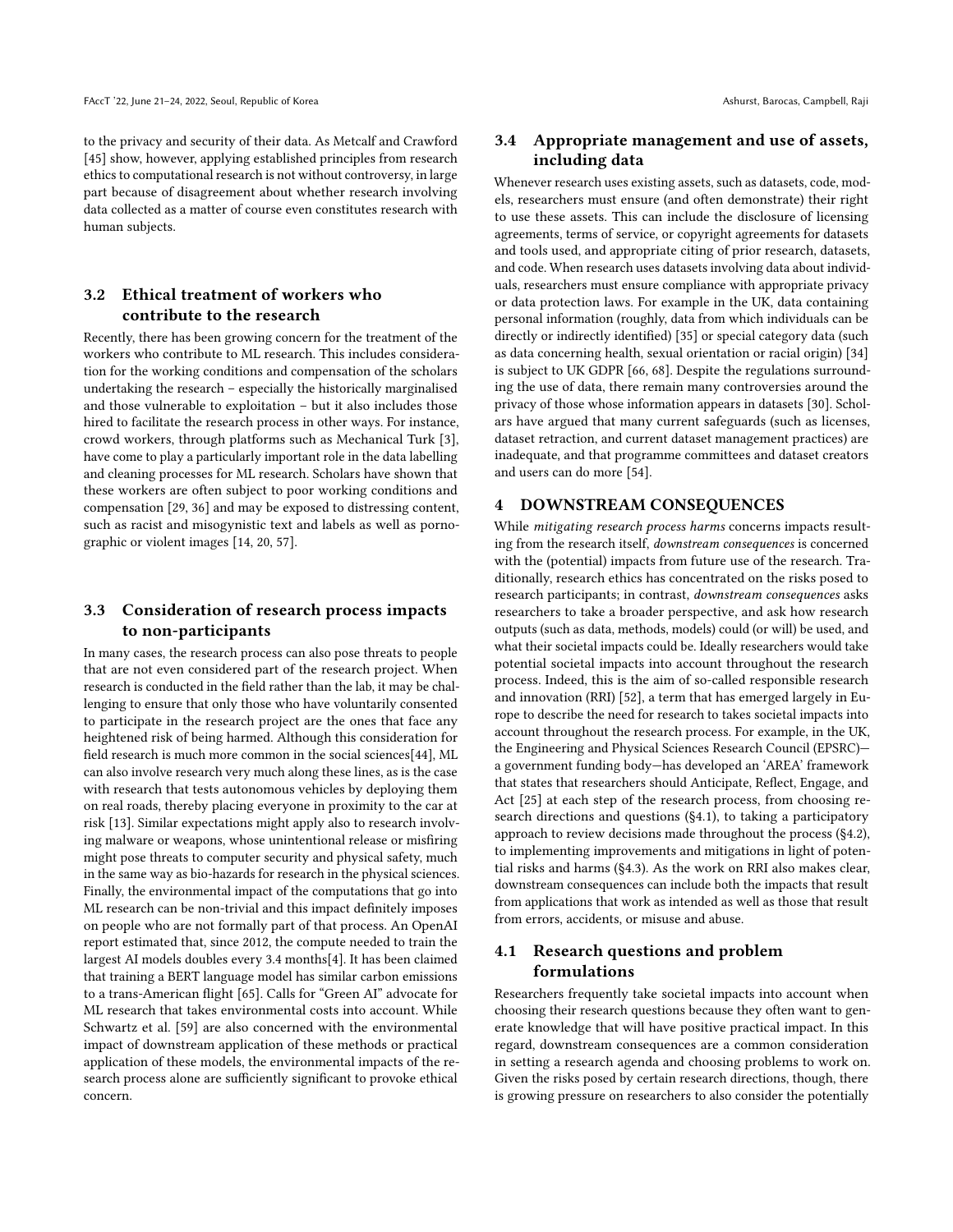<span id="page-6-1"></span>

| Downstream consequences                             |     |                                                                                                                                                             |                                                                                                                                                                                                                                                                                                                                                                                      |  |  |
|-----------------------------------------------------|-----|-------------------------------------------------------------------------------------------------------------------------------------------------------------|--------------------------------------------------------------------------------------------------------------------------------------------------------------------------------------------------------------------------------------------------------------------------------------------------------------------------------------------------------------------------------------|--|--|
| Component                                           |     | Examples                                                                                                                                                    | Example governance mechanisms                                                                                                                                                                                                                                                                                                                                                        |  |  |
| Research questions<br>and problem formu-<br>lations | 4.1 | • Choosing research questions and di-<br>rections with impacts in mind<br>• Research that should not be done                                                | • Ethics and society review (ESR) boards<br>• Conference tracks, calls for papers and<br>competitions to incentivise certain re-<br>search questions<br>• Peer review, to reject papers with a sig-<br>nificant potential for harm<br>• Field building: promoting/funding fields<br>and individual projects that aim to im-<br>prove societal outcomes<br>• Participatory approaches |  |  |
| Ongoing considera-<br>tion of downstream<br>impacts | 4.2 | • Evaluation of methods based on so-<br>cietal impacts<br>• Reflection and disclosure of possible<br>downstream impacts<br>• Disclosure of appropriate use  | • Ethics and broader impact statements<br>• Model cards, to disclose appropriate use<br>• The development of techniques to iden-<br>tify/measure downstream impacts (e.g.<br>fairness or privacy metrics)<br>• Participatory approaches                                                                                                                                              |  |  |
| Mitigation of possi-<br>ble downstream im-<br>pacts | 4.3 | • Implementation of mitigations for<br>individual research<br>• Developing new methods to iden-<br>tify, measure, and mitigate possible<br>downstream harms | • Ethics review boards<br>• Field building: promoting/funding fields<br>and individual projects that aim to de-<br>velop new methods to identify, measure<br>and mitigate downstream harms<br>• Developing<br>policy/laws<br>to<br>pro-<br>hibit/control<br>harmful<br>downstream<br>applications                                                                                    |  |  |

Table 4: Disentangling research ethics - downstream consequences.

negative practical impacts of their research—and to reconsider or abandon research questions that are more likely to harm society than benefit it, or that will disproportionately harm some groups more than others [\[8\]](#page-10-37). Even when certain research questions do not seem to pose a threat of harm, researchers may still be expected to take into account whose interests and welfare would be advanced in answering these research questions; the benefits of research might be quite unevenly distributed. For this reason, there are serious concerns about who is able to participate in the process of steering a field's research agenda, especially when research might be supported by the state. These concerns are increasingly common in the ML research community, where a number of controversial studies have been called into question not only for their lack of scientific merit, but for their lack of moral legitimacy. For example, a large set of scholars have called for the retraction of research that sought to predict criminality from people's appearance, arguing that the research was premised on discredited ideas that have been used to perpetuate injustice in the past and that would seriously risk perpetuating injustice in the future [\[19\]](#page-10-3). Likewise, the out-sized role that technology companies play in ML research has sparked

recent debate about its influence over the research questions that get asked [\[69\]](#page-11-21).

# <span id="page-6-0"></span>4.2 Ongoing consideration of downstream impacts

Beyond the choice of research questions, researchers might be expected to reflect on the potential downstream consequences of their specific research findings, both as they are obtaining preliminary results and once they arrive at their final conclusions. For example, various choices made in developing the research design for a study may not only threaten the validity of a study's findings, but lead to limitations that—unless properly understood by those relying on the research—give rise to avoidable negative outcomes in practice. Researchers might be viewed as derelict in their ethical duties if they fail to anticipate how their work might be misinterpreted in ways that might lead to serious downstream harms. The same might be true of failures to adequately reflect on how vulnerable certain methods might be to errors or mistakes, especially if these could again lead to serious harms when the methods are adopted in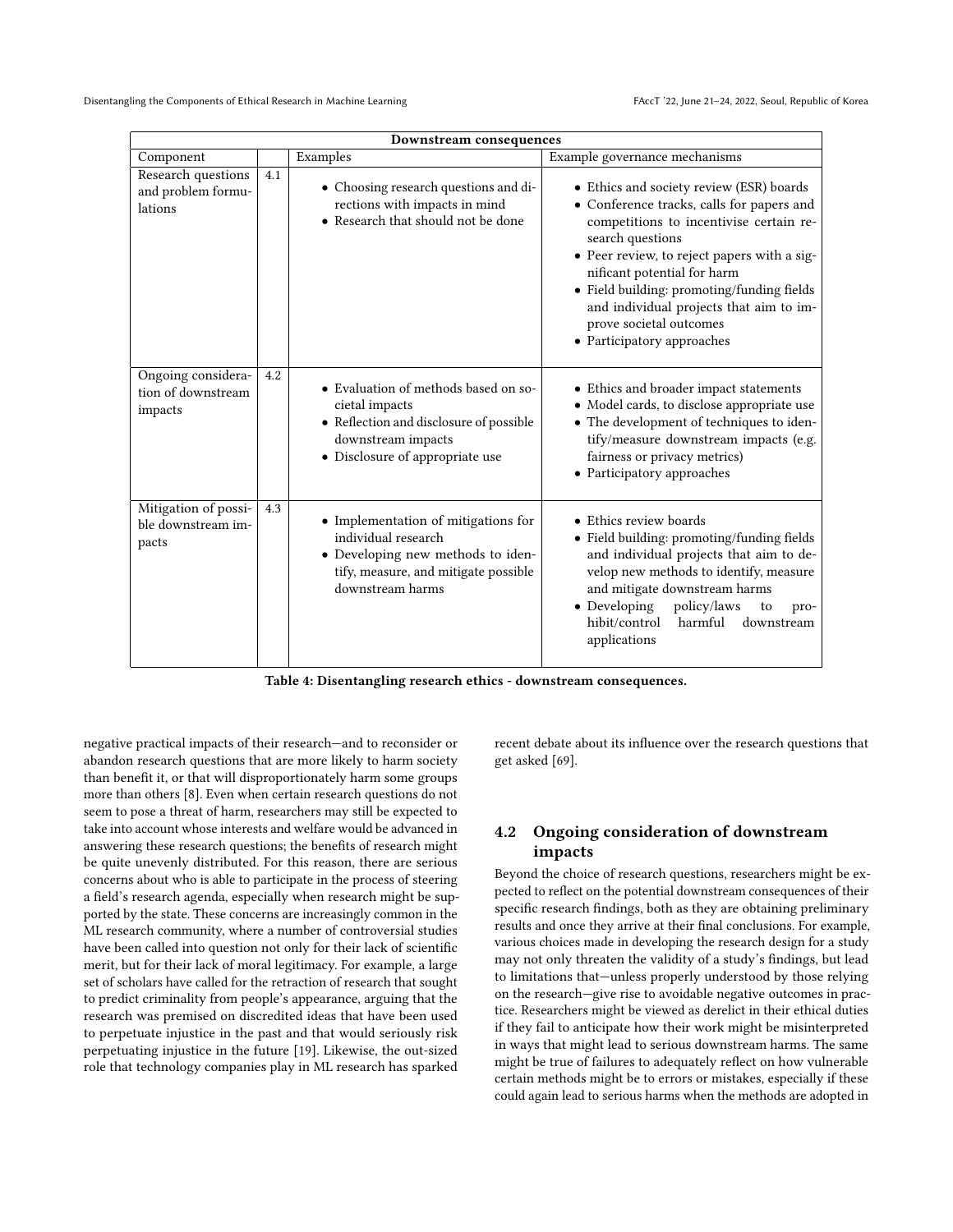practice. These all suggest the need for researchers to take responsibility for ensuring adequate disclosure to head off inappropriate applications of their research.

It is not uncommon for research findings to have many possible uses in practice, including those that were not the use that was initially imagined by those who undertook the research. This is similar to the challenge of 'dual use' technology in which a technological innovation developed with beneficial goals in mind can also be put to unrelated and more troubling use. These concerns are especially salient in the case of ML research as many advancements in the field are general methods that can be applied to a broad set of real-world tasks. Indeed, sometimes a welcome research breakthrough could be abused for malicious purposes, such as criminal activity [\[17\]](#page-10-38). These possibilities may again place pressure on researchers to consider how they go about their research and the publication of their findings. For example, OpenAI, in recognition of the fact that its large language model could be used to automate the generation of "deceptive, biased, or abusive language at scale" initially gated the release of the model, limiting access to people that were expected to abstain from such harmful uses [\[58\]](#page-11-22).

These same considerations might carry over to the way that researchers evaluate their own work. Researchers often have a choice in how to evaluate the techniques they develop, e.g. which metrics and other criteria to use. While performance metrics such as accuracy have been traditionally favoured, consideration of societal impacts can result in other evaluation methods being preferred. For example, fairness considerations may encourage disaggregating results by subgroup, as well as using fairness metrics to diagnose methods. The use of such methods at the end of research can improve transparency about potential societal impacts. The use of such methods throughout the research process can also influence which methods get taken forward, resulting in research outputs which better mitigate certain harms.

### <span id="page-7-1"></span>4.3 Mitigation of possible downstream impacts

In addition to disclosing potential risks, researchers may also be expected to reflect on, develop, and share possible mitigation strategies to deal with these risks. As those closest to the research, researchers may sometimes be well positioned to both identify and implement mitigations. These mitigations could be technical interventions, organisational procedures, or governance strategies. In computer security, for example, there are norms around the ethical disclosure of vulnerabilities that might put particular systems and people at risk. Researchers are frequently expected to alert those at risk, provide guidance on how to address it (if the researchers have been able to ascertain how to do so), and leave time for those changes to be made prior to publication. Researchers are thus understood to bear an ethical burden to help mitigate the potential risks that would be created in publishing their research. Similar expectations might be extended to ML researchers. Of course, the mitigation of downstream harms is not the sole responsibility of researchers. Legislation, regulation, and other controls are needed to mitigate potential harms, as we will discuss in [§5](#page-7-0) and [§6.](#page-9-0)

# <span id="page-7-0"></span>5 OVERVIEW OF EXISTING GOVERNANCE MECHANISMS

In this section, we describe some existing example governance mechanisms that target different components of ethical research, organised by the stakeholder in a position to intervene. We further group these existing opportunities for intervention into the categories of agenda setting, training, rules and requirements, review, incentive mechanisms, complaint mechanisms, and sanctions. We do this to map out the range of mechanisms currently deployed today, and map them to specific ethical considerations and actors. See also Tables [2,](#page-2-2) [3](#page-4-0) and [4](#page-6-1) for examples organised by component.

We discuss several actors, but focus on research institutions and publication venues as primary actors. Research institutions can involve academic settings or industry labs, as well as other organisations involving a supported research team. Publication venues can act as final gate-keepers to set the standard for research community participation and check that these accepted standards are met. In the ML field, these venues are often conferences, rather than journals.

#### 5.1 Mechanisms targeting research integrity

Research integrity aims to promote reliable science. Responsibility for ensuring that best practice is followed predominantly falls to the scientific community itself, as represented by following actors, who may deploy the mentioned mechanisms as part of a broader approach to ethical oversight and overall governance.

#### Mechanisms executed by research institutions.

- Agenda setting: These institutions can direct internal funding to set priorities for the involved researchers, including encouraging and investing in research on reproducibility.
- Training: Many research institutions involve an educational opportunity - to train employees or students to produce high quality research and adhere to expectations of research integrity.
- Complaints mechanisms: Internal processes to support whistle blowers, in the case of fraudulent behaviour, and allow for a way to identify internal integrity issues.
- Sanctions: Ethical expectations can also be enforced through the threat of censure, restrictions, and banning in the case of identified or reported fraudulent behaviour.

#### Mechanisms executed by publication venues.

- Agenda setting: Conference tracks, workshops, and calls for papers can be used to incentivise work on identifying limitations, or reproducing past studies [\[55\]](#page-11-23).
- Rules: Codes of conduct can make expectations explicit. Mandatory publication requirements, such as the release of code, including a discussion of limitations, or declaring conflicts of interest can also increase overall research integrity. Mandating the use of standardize reporting practices such as datasheets [\[27\]](#page-10-39), data nutrition labels [\[64\]](#page-11-24) and modelcards [\[46\]](#page-11-25), can also ensure disclosure of limitations etc.
- Peer Review: Peer review is used as the main oversight mechanism, both to check mandatory requirements, as well as to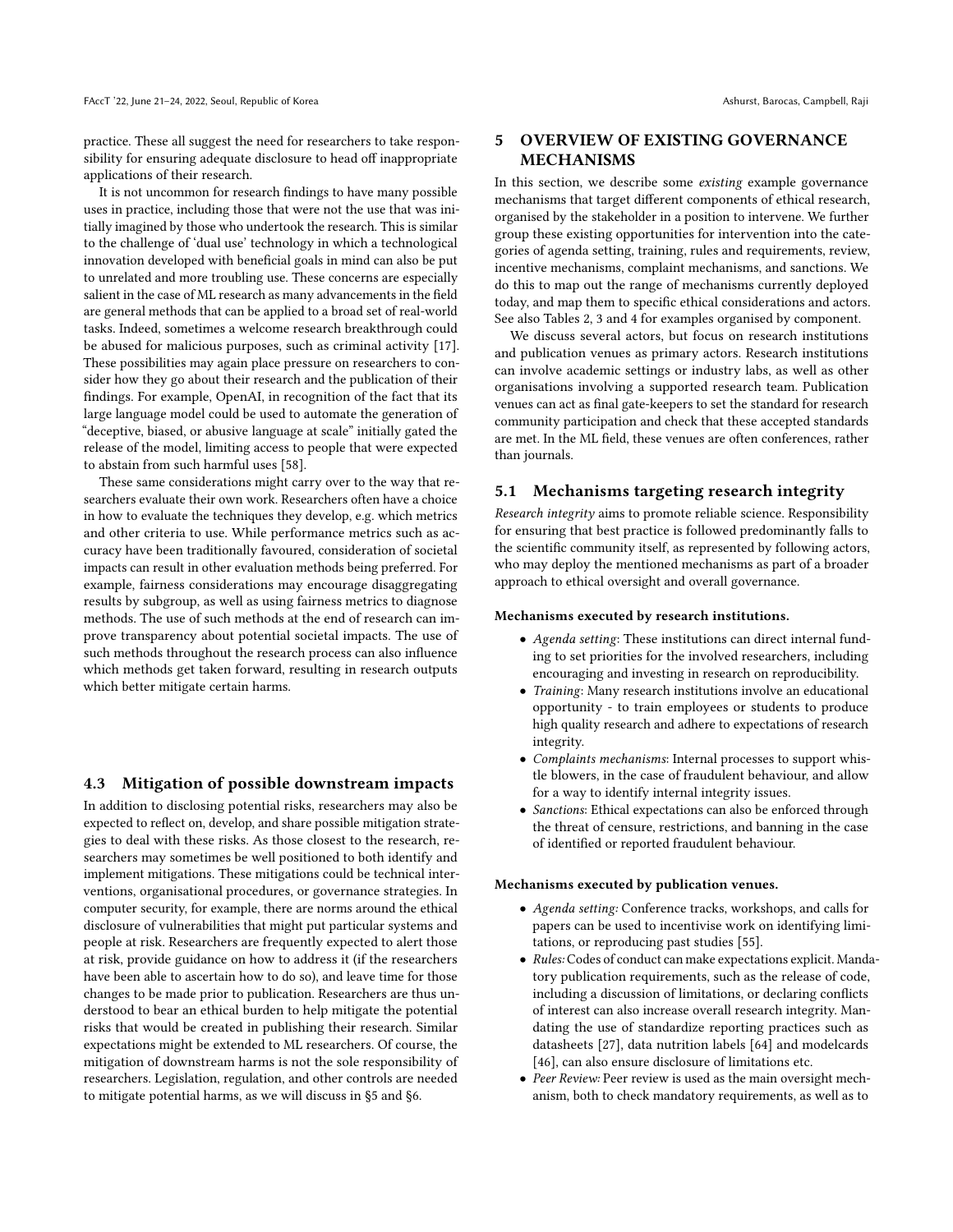verify that established norms and standards have been met, such as adequate presentation of assumptions. This is also a key approach to assessing that adequate evidence of claims and findings has been provided, such as rigorous proofs, adequate citing, and rigorous use of statistics when presenting results.

- Checklists & Artifact Badges: Mechanisms to improve transparency can also incentivise aspects of research integrity, such as artifact badging and checklists. Artifact badges are a publicly visible flag to show whether accepted papers have satisfied optional reproducibility requirements. For example, ACM recommends the use of badges under three categories, following an artifact review process: Artifacts Evaluated, Artifacts Available, and Results Validated [\[2\]](#page-10-40). Checklists ask authors to declare answers to a range of questions. For example, the NeurIPS conference adopted a checklist in 2021, including questions such as "Did you include the code, data, and instructions needed to reproduce the main experimental results...?" [\[49\]](#page-11-13). The questions served as prompts for researchers to think about these ethical considerations, and provide transparency to reviewers, and, if published, to readers.
- Sanctions: Publication venue sanctions include censure, restrictions and banning as punishments for fraudulent behaviour.

# <span id="page-8-0"></span>5.2 Mechanisms targeting research process harms

Research process harms aim to protect individuals, rather than just promote robust science. As a result, the involved governance mechanisms fall on a range of actors, including those outside the research community.

Mechanisms executed by legislators and regulators. To protect those both within and outside the research process, certain legal safeguards should be set to protect workers, establish safety standards for field research, protect intellectual property and personal data, as well as provide avenues for legal action in the case of harm.

#### Mechanisms executed by research institutions and funders.

- Training: Including compulsory training for researchers regarding human subjects research, as well as broader ethical concerns from research can improve awareness and adherence to these expectations.
- Review: As discussed in [§3.1,](#page-3-3) institutional review boards (IRBs) have been developed to protect the wellbeing of research and data subjects for certain types of research. As well as making IRB approval a condition of funding, restrictions on funding (particularly government funding) can be placed on institutions found to violate research ethics principles. Complementing IRBs, ethics boards can be used to ensure that protections are in place for a wider pool of stakeholders. For instance, as part of Stanford University's Ethics and Society Review (ESR), funding applicants write a statement about potential societal impacts and research process harms,

which is reviewed by a panel[\[12\]](#page-10-10). Similarly, the technology company Microsoft implemented the "Research Ethics Submission System" (RESS) since early 2013, which operates as an internal review board [\[16\]](#page-10-41).

- Complaints processes: Complaints processes for research subjects, and processes to support whistle blowers are key interventions for raising awareness about unethical research practice.
- Sanctions: Formal censure and restrictions also apply in this category if research is found to violate research ethics principles.

Mechanisms executed by publication venues. As with research integrity, publication venues can also provide additional influence and checks to address research process harms.

- Agenda setting: Publication venues can influence community inquiry into ethics-related topics through the introduction of new tracks, calls, and competitions.
- Rules: These include mandatory disclosure of environmental impacts or worker compensation; or rules that set wage minimums for workers.
- Review: Ethics review boards can be used to ensure that societal risks have been adequately mitigated.
- Sanctions: Formal censure and future restrictions or bans can also apply in the case of violations.

# 5.3 Mechanisms targeting downstream consequences

Downstream consequences aims to mitigate harms from research applications. Since future use likely involves other actors, as well as much uncertainty, responsibilities are less clear cut, and there is little consensus at present. Once research reaches deployment, legal mechanisms are complemented by self-governance from the appropriate industries and organisations to address ethical issues, with advocacy groups, civil society, and scholars playing a crucial role in understanding and raising awareness of impacts. Whilst still in the research stage, the main actors will again be research institutions, funders, and publishers.

#### Mechanisms executed by research institutions and funders

- Agenda setting: Research labs and funders can play a role in choosing beneficial research projects. Establishing, promoting or funding subfields and individual projects that aim to improve societal impacts could do a lot to push for beneficial outcomes for the field.
- Rules: Policies regarding research that they will not fund or participate in. Mandatory requirements can also include impact statements as part of funding applications, to encourage researchers to reflect on future consequences.
- Review: As discussed in [§5.2,](#page-8-0) ethics boards can be used to discuss societal impacts, including downstream consequences. For example, the Stanford ESR process asks applicants to consider "who will be impacted by the technology once it leaves the lab".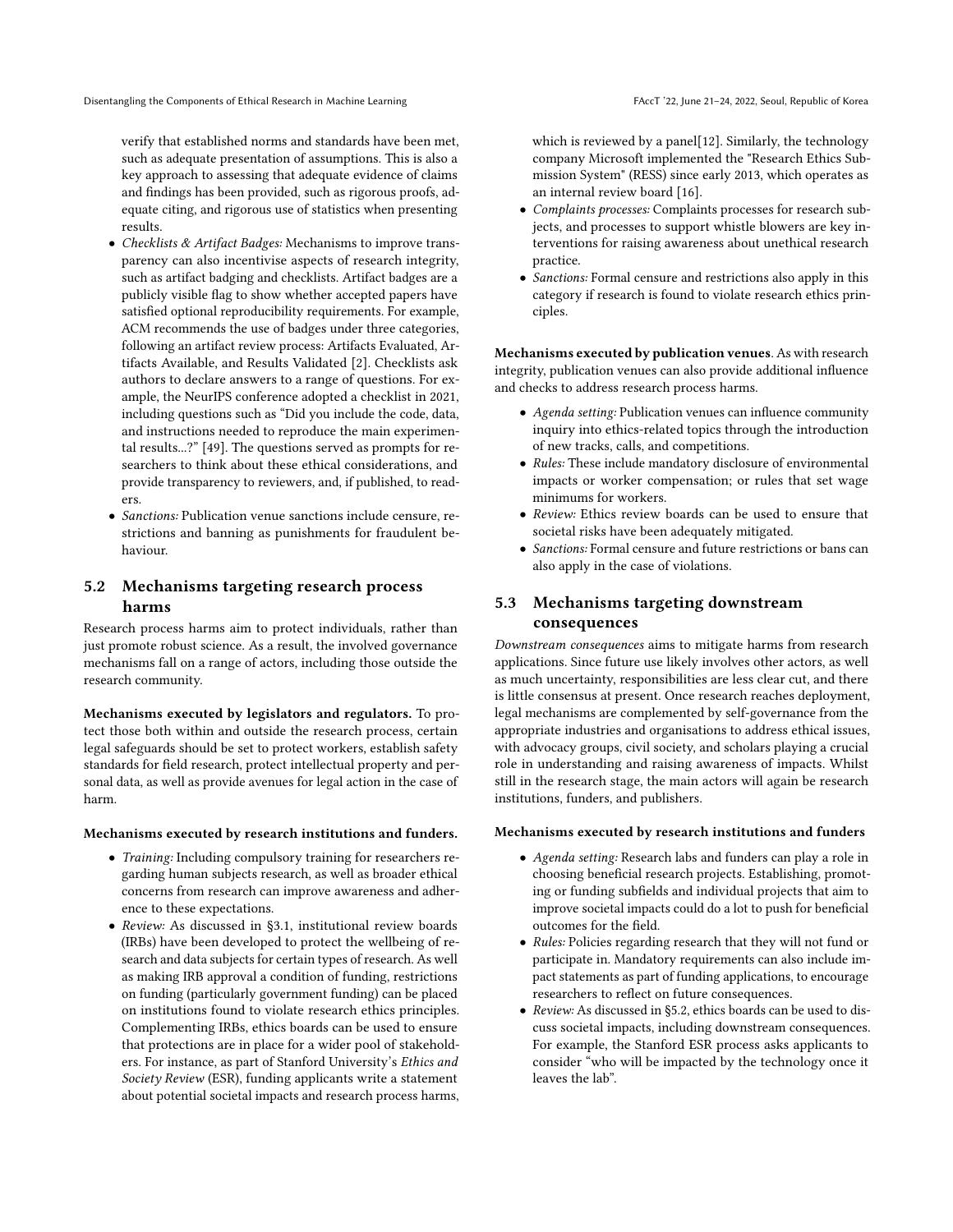#### Mechanisms executed by publication venues

- Agenda setting: Conference tracks, calls and competitions can incentivise certain research questions or framings, including mitigation methods and research for beneficial applications. Conferences can also play a role in field building.
- Rules: Guidance on thinking through broader impacts can be implemented through ethics codes. For example, the ACM code of ethics recommends to "give comprehensive and thorough evaluations of computer systems and their impacts, including analysis of possible risks" [\[28\]](#page-10-7)) and mandatory ethics statements such as the NeurIPS 2020 broader impact requirement [\[48\]](#page-11-4), and the NeurIPS 2021 checklist questions on potential negative societal impacts [\[49\]](#page-11-13), also prompt this form of reflection.
- Review: Ethics review boards can be used to deliberate on whether certain research projects should be published, if it may cause unacceptable risks.

# <span id="page-9-0"></span>6 MECHANISMS IN NEED OF FURTHER DEVELOPMENT

Broadly speaking, the three categories represent how thinking about scientific conduct has developed over time. Research integrity aims to support the rigour of the scientific method, with roots going back centuries [\[15\]](#page-10-42). Codes for the rights of human research subjects can be traced back to the 1948 Nuremberg Code and 1979 Belmont Principles [\[22,](#page-10-20) [38\]](#page-10-21). In recent years, consideration of the impacts of research on other stakeholders (e.g. data subjects) has received increasing attention. For many fields, including ML, the extent to which researchers should consider the societal impacts of future use of their work is a more recent question. As such, there is a more established set of best practices for research integrity, and to an extent mitigating research process harms, compared to downstream consequences.

#### 6.1 Research integrity

In general, mechanisms for research integrity are well developed, at least in theory. For example, peer review has been developed over several centuries to ensure adequate standards. That said, there are weaknesses. The replicability crisis in various fields is well known [\[7\]](#page-10-43). Within ML specifically, the use of large datasets means that unintended p-hacking and HARKing is a particular risk. Also, ML does not have a strong tradition of hypothesis testing or randomized control trials (RCTs). Instead, the current major paradigm is the use of benchmarks, which can lead to incremental improvements that are not replicable, since they may overfit to particular datasets. Cherry picking of datasets and illustrative examples is also a concern. Large compute requirements can also inhibit the reproducibility of large models. Disclosure of conflicts of interest is standard practice in many areas. However, an issue of particular importance to ML is the influence of private firms, who control significant resources for research. While current conflict of interest norms may be sufficient for some fields, whether they are sufficient for ML remains an open question. Overstating claims and understating limitations continues to be a concern, though this is not unique to ML (though some fields, such as medical research, have more established and more rigorous standards for verifying clinical claims). There are

aspects of particular relevance to ML, such as understanding the limitations of large datasets, and questions around generalisability. We therefore suggest that innovative thinking is required by the community concerning the prevailing paradigm of benchmarks, as well as careful reflection by the researcher community, civil society and government over the role of private firms in influencing research.

#### 6.2 Mitigating research process harms

As discussed, duty of care to human subjects has been a concern for decades, and thus IRBs and similar mechanisms are well established. Somewhat less well developed is extending this to data subjects. Though IRBs have been extended to data subjects, not all research involving data generated by or about people is subject to IRB approval. Even less well developed is consideration for the welfare of data workers and non-participants. Legal requirements are well established for IP, contract law, and the use of personal data. However, as the nature, availability, and uses of data continue to evolve, data regulation requires ongoing development. Less well developed are mechanisms targeting problematic datasets in research (e.g. datasets containing bias or offensive content), although some publishers are starting to develop policies for their use. While analysis and disclosure of complexity and compute are standard practice in some subfields of computer science, they are not typically demanded of ML papers, perhaps because of the recent emphasis on empirical rather than theoretical results. Whether researchers should disclose complexity, compute, and environmental costs remains an open question. We recommend that research organisations and publishers review their policies regarding protections for a wider class of stakeholders (e.g. data workers) and around disclosure of compute, and that scholars continue to develop best practice regarding problematic datasets, with publication venues adapting policies accordingly.

### <span id="page-9-1"></span>6.3 Downstream consequences

While some mechanisms targeting downstream impacts have been developed (e.g. ethics statements), these have not been widely adopted, and there is little consensus over whether or how they should operate [\[37,](#page-10-44) [56\]](#page-11-5) and how effective they would be. The question of when these are appropriate, and how to make them proportionate according to different types of research, remains an open question. The level of responsibility may depend on (i) where research lies on the theory-application spectrum, and its proximity to deploymentand (ii) where research lies on the incrementalinnovative spectrum (research that may enable very new real-world applications has a higher burden than research that incrementally improves existing methods). While consideration of downstream consequences is essential for certain types of research, we need to avoid placing a disproportionate burden on researchers to compensate for a lack of laws and regulations directly governing deployed systems. We suggest that the community continue to reflect on best practice regarding downstream consequences, in particular regarding which mechanisms are effective and proportionate for different types of research.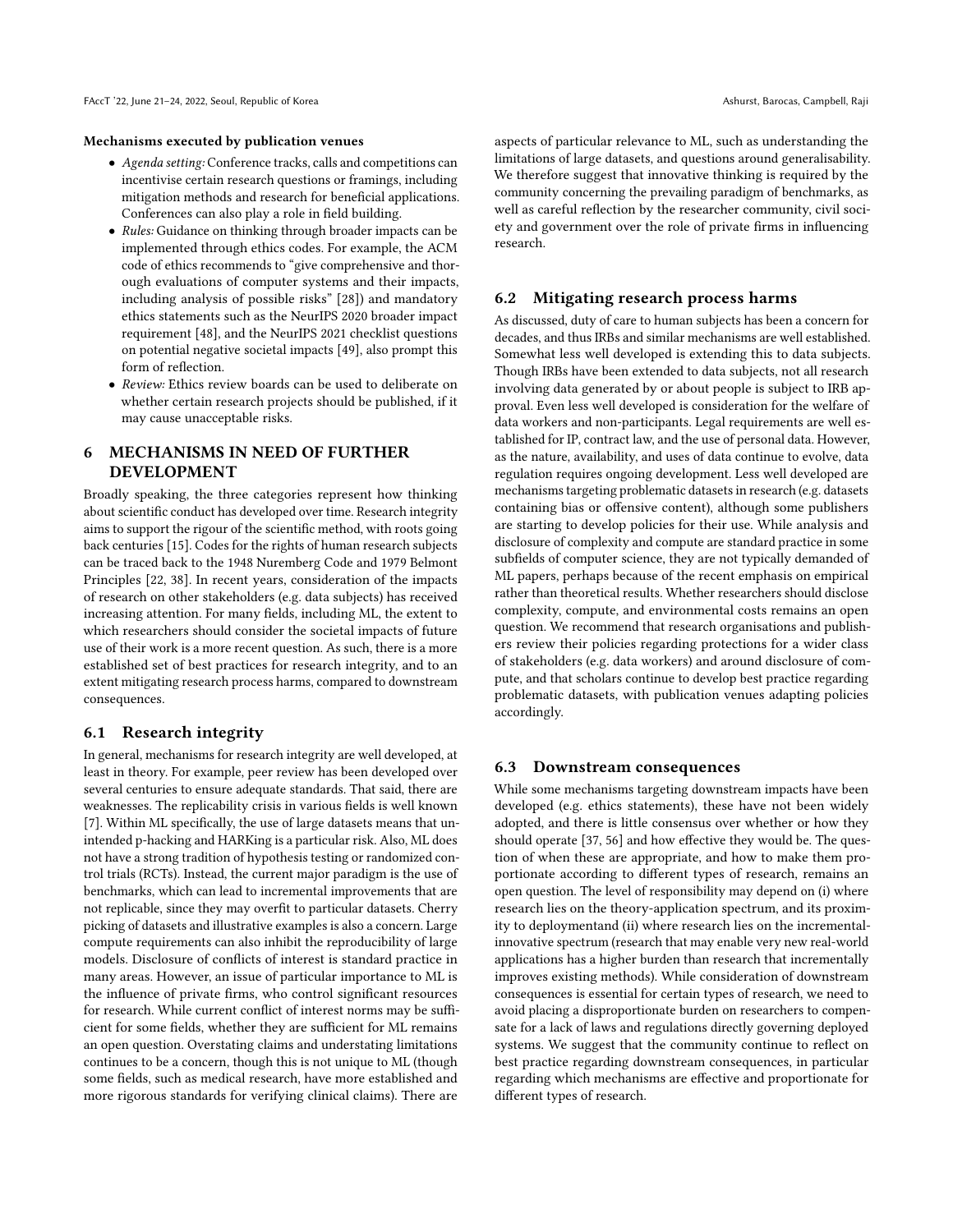Disentangling the Components of Ethical Research in Machine Learning FACCT '22, June 21-24, 2022, Seoul, Republic of Korea

#### 7 CONCLUSION

In this paper, we propose a typology to disentangle the different components of ethical research in ML. We discuss some of the governance mechanisms developed to address these issues and identify areas for which mechanisms are less well developed. Our hope is that this work will help bring much-needed clarity to discussions about ethical research in ML and enable more effective development and targeting of governance mechanisms.

# ACKNOWLEDGMENTS

We thank the participants of the "Navigating the Broader Impacts of AI Research" workshop at the 2020 Neural Information Processing Systems conference for the feedback and engagement that heavily informed this article.

### REFERENCES

- <span id="page-10-12"></span>[1] Grace Abuhamad and Claudel Rheault. 2020. Like a Researcher Stating Broader Impact For the Very First Time. Navigating the Broader Impacts of AI Research Workshop at the 34th Conference on Neural Information Processing Systems (2020).
- <span id="page-10-40"></span>[2] ACM. 2021. Artifact Review and Badging – Version 2.0. Retrieved January 21, 2022 from<https://www.acm.org/publications/policies/artifact-review-badging>
- <span id="page-10-25"></span>[3] Amazon. [n.d.]. Amazon Mechanical Turk. Retrieved January 21, 2022 from <https://www.mturk.com/>
- <span id="page-10-32"></span>[4] Dario Amodei and Danny Hernandez. 2018. AI and Compute. Retrieved January 21, 2022 from<https://openai.com/blog/ai-and-compute/>
- <span id="page-10-18"></span>[5] Carolyn Ashurst, Markus Anderljung, Carina Prunkl, Jan Leike, Yarin Gal, Toby Shevlane, and Allan Dafoe. 2020. A Guide to Writing the NeurIPS Impact Statement. Retrieved January 21, 2022 from [https://medium.com/@GovAI/a-guide](https://medium.com/@GovAI/a-guide-to-writing-the-neurips-impact-statement-4293b723f832)[to-writing-the-neurips-impact-statement-4293b723f832](https://medium.com/@GovAI/a-guide-to-writing-the-neurips-impact-statement-4293b723f832)
- <span id="page-10-11"></span>[6] Carolyn Ashurst, Emmie Hine, Paul Sedille, and Alexis Carlier. 2021. AI Ethics Statements - Analysis and Lessons Learnt from NeurIPS Broader Impact Statements. arXiv preprint arXiv:2111.01705 (2021).
- <span id="page-10-43"></span>[7] Monya Baker. 2016. 1,500 Scientists Lift the Lid on Reproducibility. Nature News 533, 7604 (2016), 452.
- <span id="page-10-37"></span>[8] Solon Barocas, Asia J Biega, Benjamin Fish, Jedrzej Niklas, and Luke Stark. 2020. When Not to Design, Build, or Deploy, An Interactive Discussion at the ACM FAT\* 2020 Conference.<https://when-not-to-build.github.io/>
- <span id="page-10-2"></span>[9] Emily Bender. 2019. Is There Research That Shouldn't Be Done? Is There Research That Shouldn't Be Encouraged? Retrieved January 21, 2022 from [https://medium.com/@emilymenonbender/is-there-research-that-shouldnt](https://medium.com/@emilymenonbender/is-there-research-that-shouldnt-be-done-is-there-research-that-shouldn-t-be-encouraged-b1bf7d321bb6)[be-done-is-there-research-that-shouldn-t-be-encouraged-b1bf7d321bb6](https://medium.com/@emilymenonbender/is-there-research-that-shouldnt-be-done-is-there-research-that-shouldn-t-be-encouraged-b1bf7d321bb6)
- <span id="page-10-19"></span>[10] Samy Bengio, Kate Crawford, Jeanne Fromer, Iason Gabriel, Amanda Levendowski, Deborah Raji, and Ranzato Marc'Aurelio. 2021. Ethics Guidelines. <https://neurips.cc/public/EthicsGuidelines>
- <span id="page-10-0"></span>[11] Ruha Benjamin. 2019. Race After Technology: Abolitionist Tools for the New Jim Code. Social Forces (2019).
- <span id="page-10-10"></span>[12] Michael S Bernstein, Margaret Levi, David Magnus, Betsy A Rajala, Debra Satz, and Charla Waeiss. 2021. Ethics and Society Review: Ethics Reflection as a Precondition to Research Funding. Proceedings of the National Academy of Sciences 118, 52 (2021).
- <span id="page-10-31"></span>[13] Sarah Bird, Solon Barocas, Kate Crawford, Fernando Diaz, and Hanna Wallach. 2016. Exploring or exploiting? Social and ethical implications of autonomous experimentation in AI. In Workshop on Fairness, Accountability, and Transparency in Machine Learning.
- <span id="page-10-28"></span>[14] Abeba Birhane and Vinay Uday Prabhu. 2021. Large Image Datasets: A Pyrrhic Win for Computer Vision?. In 2021 IEEE Winter Conference on Applications of Computer Vision (WACV). IEEE, 1536–1546.
- <span id="page-10-42"></span>[15] Dorothy Bishop and Eoin Gill. 2020. Robert Boyle on the Importance of Reporting and Replicating Experiments. Journal of the Royal Society of Medicine 113, 2 (2020), 79–83.
- <span id="page-10-41"></span>[16] Anne Bowser and Janice Y Tsai. 2015. Supporting ethical web research: A new research ethics review. In Proceedings of the 24th international conference on world wide web. 151–161.
- <span id="page-10-38"></span>[17] Miles Brundage, Shahar Avin, Jack Clark, Helen Toner, Peter Eckersley, Ben Garfinkel, Allan Dafoe, Paul Scharre, Thomas Zeitzoff, Bobby Filar, et al. 2018. The Malicious Use of Artificial Iintelligence: Forecasting, Prevention, and Mitigation. arXiv preprint arXiv:1802.07228 (2018).
- <span id="page-10-17"></span>[18] Jon F Claerbout and Martin Karrenbach. 1992. Electronic Documents Give Reproducible Research a New Meaning. In SEG technical program expanded abstracts 1992. Society of Exploration Geophysicists, 601–604.
- <span id="page-10-3"></span>[19] Coalition for Critical Technology. 2020. Abolish the #TechToPrison-Pipeline. Retrieved January 21, 2022 from [https://medium.com/](https://medium.com/@CoalitionForCriticalTechnology/abolish-the-techtoprisonpipeline-9b5b14366b16) [@CoalitionForCriticalTechnology/abolish-the-techtoprisonpipeline-](https://medium.com/@CoalitionForCriticalTechnology/abolish-the-techtoprisonpipeline-9b5b14366b16)[9b5b14366b16](https://medium.com/@CoalitionForCriticalTechnology/abolish-the-techtoprisonpipeline-9b5b14366b16)
- <span id="page-10-29"></span>[20] Kate Crawford and Trevor Paglen. 2019. Excavating AI: The Politics of Training Sets for Machine Learning. Retrieved January 21, 2022 from<https://excavating.ai>
- <span id="page-10-4"></span>[21] Emily Denton and Timnit Gebru. 2020. Tutorial on Fairness Accountability Transparency and Ethics in Computer Vision at CVPR 2020. [https://sites.google.](https://sites.google.com/view/fatecv-tutorial/) [com/view/fatecv-tutorial/](https://sites.google.com/view/fatecv-tutorial/)
- <span id="page-10-20"></span>[22] DHEW. 1978. The Belmont Report. Retrieved January 21, 2022 from [https:](https://videocast.nih.gov/pdf/ohrp_belmont_report.pdf) [//videocast.nih.gov/pdf/ohrp\\_belmont\\_report.pdf](https://videocast.nih.gov/pdf/ohrp_belmont_report.pdf)
- <span id="page-10-15"></span>[23] Christoph Ebell, Ricardo Baeza-Yates, Richard Benjamins, Hengjin Cai, Mark Coeckelbergh, Tania Duarte, Merve Hickok, Aurelie Jacquet, Angela Kim, Joris Krijger, et al. 2021. Towards intellectual freedom in an AI Ethics Global Community. AI and Ethics 1, 2 (2021), 131–138.
- <span id="page-10-8"></span>[24] EMNLP. 2020. Call For Papers. Retrieved January 21, 2022 from [https://2020.](https://2020.emnlp.org/call-for-papers) [emnlp.org/call-for-papers](https://2020.emnlp.org/call-for-papers)
- <span id="page-10-36"></span>[25] EPSRC. 2020. Anticipate, Reflect, Engage and Act (AREA). Retrieved January 21, 2022 from<https://epsrc.ukri.org/research/framework/area/>
- <span id="page-10-1"></span>[26] Virginia Eubanks. 2018. Automating Inequality: How High-Tech Tools Profile, Police, and Punish the Poor. St. Martin's Press.
- <span id="page-10-39"></span>[27] Timnit Gebru, Jamie Morgenstern, Briana Vecchione, Jennifer Wortman Vaughan, Hanna Wallach, Hal Daumé Iii, and Kate Crawford. 2021. Datasheets for Datasets. Commun. ACM 64, 12 (2021), 86–92.
- <span id="page-10-7"></span>[28] Don Gotterbarn, Amy Bruckman, Catherine Flick, Keith Miller, and Marty J Wolf. 2017. ACM Code of Ethics: A Guide for Positive Action. Commun. ACM 61, 1 (2017), 121–128.
- <span id="page-10-26"></span>[29] Mary L Gray and Siddharth Suri. 2019. Ghost Work: How to Stop Silicon Valley From Building a New Global Underclass. Eamon Dolan Books.
- <span id="page-10-35"></span>[30] Jules. Harvey, Adam. LaPlace. 2021. Exposing.ai. Retrieved January 21, 2022 from<https://exposing.ai>
- <span id="page-10-23"></span>[31] HHS. 2018. Code of Federal Regulations - Title 45 Public Welfare CFR 46 - 2018 Common Rule. [https://www.hhs.gov/ohrp/regulations-and-policy/regulations/](https://www.hhs.gov/ohrp/regulations-and-policy/regulations/45-cfr-46/revised-common-rule-regulatory-text/index.html) [45-cfr-46/revised-common-rule-regulatory-text/index.html](https://www.hhs.gov/ohrp/regulations-and-policy/regulations/45-cfr-46/revised-common-rule-regulatory-text/index.html)
- <span id="page-10-5"></span>[32] Kashmir Hill. 2014. Facebook Manipulated 689,003 Users' Emotions For Science. Retrieved January 21, 2022 from [https://www.forbes.com/sites/](https://www.forbes.com/sites/kashmirhill/2014/06/28/facebook-manipulated-689003-users-emotions-for-science/?sh=5fd1818b197c) [kashmirhill/2014/06/28/facebook-manipulated-689003-users-emotions-for](https://www.forbes.com/sites/kashmirhill/2014/06/28/facebook-manipulated-689003-users-emotions-for-science/?sh=5fd1818b197c)[science/?sh=5fd1818b197c](https://www.forbes.com/sites/kashmirhill/2014/06/28/facebook-manipulated-689003-users-emotions-for-science/?sh=5fd1818b197c)
- <span id="page-10-6"></span>[33] Jeremy Hsu. 2019. Microsoft's AI Research Draws Controversy Over Possible Disinformation Use. Retrieved January 21, 2022 from [https://spectrum.ieee.org/](https://spectrum.ieee.org/microsofts-ai-research-draws-controversy-over-possible-disinformation-use) [microsofts-ai-research-draws-controversy-over-possible-disinformation-use](https://spectrum.ieee.org/microsofts-ai-research-draws-controversy-over-possible-disinformation-use)
- <span id="page-10-34"></span>[34] ICO. 2018. Special Category Data. Retrieved January 21, 2022 from [https://ico.org.uk/for-organisations/guide-to-data-protection/guide-to-the](https://ico.org.uk/for-organisations/guide-to-data-protection/guide-to-the-general-data-protection-regulation-gdpr/lawful-basis-for-processing/special-category-data)[general-data-protection-regulation-gdpr/lawful-basis-for-processing/special](https://ico.org.uk/for-organisations/guide-to-data-protection/guide-to-the-general-data-protection-regulation-gdpr/lawful-basis-for-processing/special-category-data)[category-data](https://ico.org.uk/for-organisations/guide-to-data-protection/guide-to-the-general-data-protection-regulation-gdpr/lawful-basis-for-processing/special-category-data)
- <span id="page-10-33"></span>[35] ICO. 2018. What is personal data? Retrieved January 21, 2022 from [https:](https://ico.org.uk/for-organisations/guide-to-data-protection/guide-to-the-general-data-protection-regulation-gdpr/key-definitions/what-is-personal-data) [//ico.org.uk/for-organisations/guide-to-data-protection/guide-to-the-general](https://ico.org.uk/for-organisations/guide-to-data-protection/guide-to-the-general-data-protection-regulation-gdpr/key-definitions/what-is-personal-data)[data-protection-regulation-gdpr/key-definitions/what-is-personal-data](https://ico.org.uk/for-organisations/guide-to-data-protection/guide-to-the-general-data-protection-regulation-gdpr/key-definitions/what-is-personal-data)
- <span id="page-10-27"></span>[36] Lilly C Irani and M Six Silberman. 2013. Turkopticon: Interrupting Worker Invisibility in Amazon Mechanical Turk. In Proceedings of the SIGCHI conference on human factors in computing systems. 611–620.
- <span id="page-10-44"></span>[37] Khari Johnson. 2020. NeurIPS Requires AI Researchers to Account for Societal Impact and Financial Conflicts of Interest. Retrieved January 21, 2022 from [https://venturebeat.com/2020/02/24/neurips-requires-ai-researchers-to](https://venturebeat.com/2020/02/24/neurips-requires-ai-researchers-to-account-for-societal-impact-and-financial-conflicts-of-interest)[account-for-societal-impact-and-financial-conflicts-of-interest](https://venturebeat.com/2020/02/24/neurips-requires-ai-researchers-to-account-for-societal-impact-and-financial-conflicts-of-interest)
- <span id="page-10-21"></span>[38] Jay Katz. 1996. The Nuremberg Code and the Nuremberg Trial: A Reappraisal. Jama 276, 20 (1996), 1662–1666.
- <span id="page-10-14"></span>[39] Norbert L Kerr. 1998. HARKing: Hypothesizing After the Results are Known. Personality and social psychology review 2, 3 (1998), 196–217.
- <span id="page-10-16"></span>[40] Jeffrey T Leek and Roger D Peng. 2015. Opinion: Reproducible Research Can Still Be Wrong: Adopting a Prevention Approach. Proceedings of the National Academy of Sciences 112, 6 (2015), 1645–1646.
- <span id="page-10-9"></span>[41] Hsuan-Tien Lin, Maria Florina Balcan, Raia Hadsell, and Marc Aurelio Ranzato. 2020. What We Learned From NeurIPS 2020 Reviewing Process. Retrieved January 21, 2022 from [https://medium.com/@NeurIPSConf/what-we-learned](https://medium.com/@NeurIPSConf/what-we-learned-from-neurips-2020-reviewing-process-e24549eea38f)[from-neurips-2020-reviewing-process-e24549eea38f](https://medium.com/@NeurIPSConf/what-we-learned-from-neurips-2020-reviewing-process-e24549eea38f)
- <span id="page-10-13"></span>[42] Jennifer M Logg and Charles A Dorison. 2021. Pre-registration: Weighing Costs and Benefits for Researchers. Organizational Behavior and Human Decision Processes 167 (2021), 18–27.
- <span id="page-10-22"></span>[43] Jharna Mandal, Srinivas Acharya, and Subhash Chandra Parija. 2011. Ethics in Human Research. Tropical parasitology 1, 1 (2011), 2.
- <span id="page-10-30"></span>[44] Rose McDermott and Peter K Hatemi. 2020. Ethics in Field Experimentation: A Call to Establish New Standards to Protect the Public From Unwanted Manipulation and Real Harms. Proceedings of the National Academy of Sciences 117, 48 (2020), 30014–30021.
- <span id="page-10-24"></span>[45] Jacob Metcalf and Kate Crawford. 2016. Where are Human Subjects in Big Data Research? The Emerging Ethics Divide. Big Data & Society 3, 1 (2016), 2053951716650211.